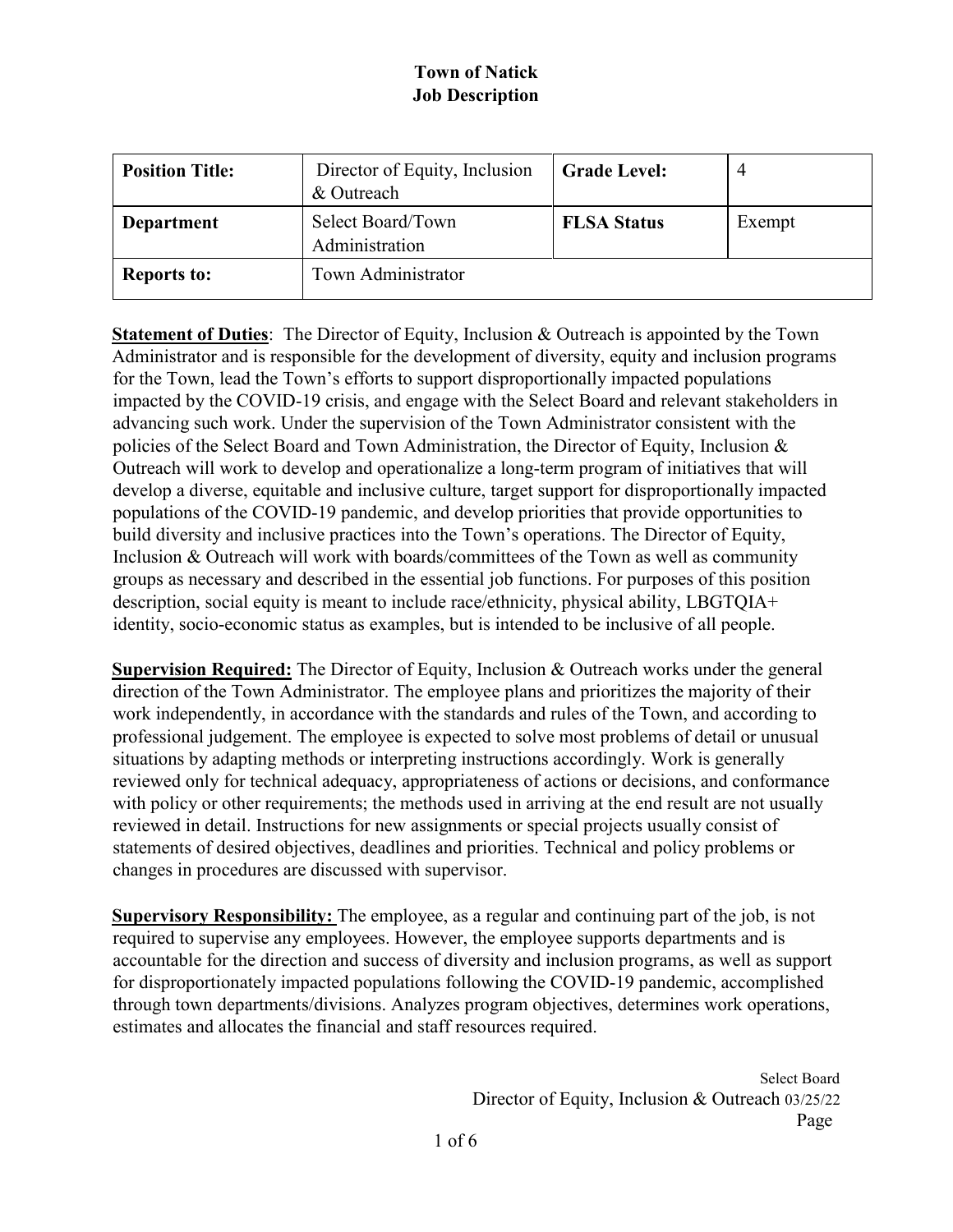**Accountability:** Consequences of errors, missed deadlines or poor judgment could result in excessive costs, delay of service delivery, or legal repercussions to the municipality.

The nature of the professional or technical work means that errors in analysis, techniques or recommendations would probably be difficult to detect. Consequences of errors, missed deadlines or poor judgment could result in excessive costs, delay of service delivery, or legal repercussions to the municipality. Other consequences of errors, missed deadlines or poor judgment may include significant monetary losses, waste of material, and damage to buildings, equipment or personal injuries.

**Judgment:** The work requires examining, analyzing and evaluating facts and circumstances surrounding individual problems, situations or transactions, and determining actions to be taken within the limits of standard or accepted practices. The employee uses judgment in analyzing specific situations to determine appropriate actions. Employee is expected to weigh efficiency, legality, and relative priorities in conjunction with procedural concerns in decision making.

**Complexity:** The work consists of understanding and supporting the technical work of a professional office. The work of the office interacts heavily with local and state legal requirements and the employee must understand these sufficiently to support that work. The work also must understand, interact, and operate within a complex municipal form of government.

The work consists of the practical application of a variety of concepts, theories, practices and principles relating to the field of diversity, equity and inclusion. Assignments typically involve investigation and interpretation of conflict resolution, assessing services, programs and policies, recommending strategies, studying industry trends, maintaining policies, and evaluating compliance with established policies or contracts. Prepares reports and presentations as requested.

**Confidentiality:** Employee may have access to confidential information obtained during the performance of the regular duties of the position. The work consists of employing many different concepts, theories, principles, techniques and practices relating to an administrative field. Assignments typically concern such matters as studying trends in the field for application to the work; assessing services and recommending improvements. The position may have regular access to confidential information such as personnel files, HIPAA records, payroll data, collective bargaining documents, executive session strategies, and legal matters that are obtained during performance of essential position responsibilities and in accordance with the State Public Records Law.

**Work Environment:** The work environment involves everyday discomforts typical of offices.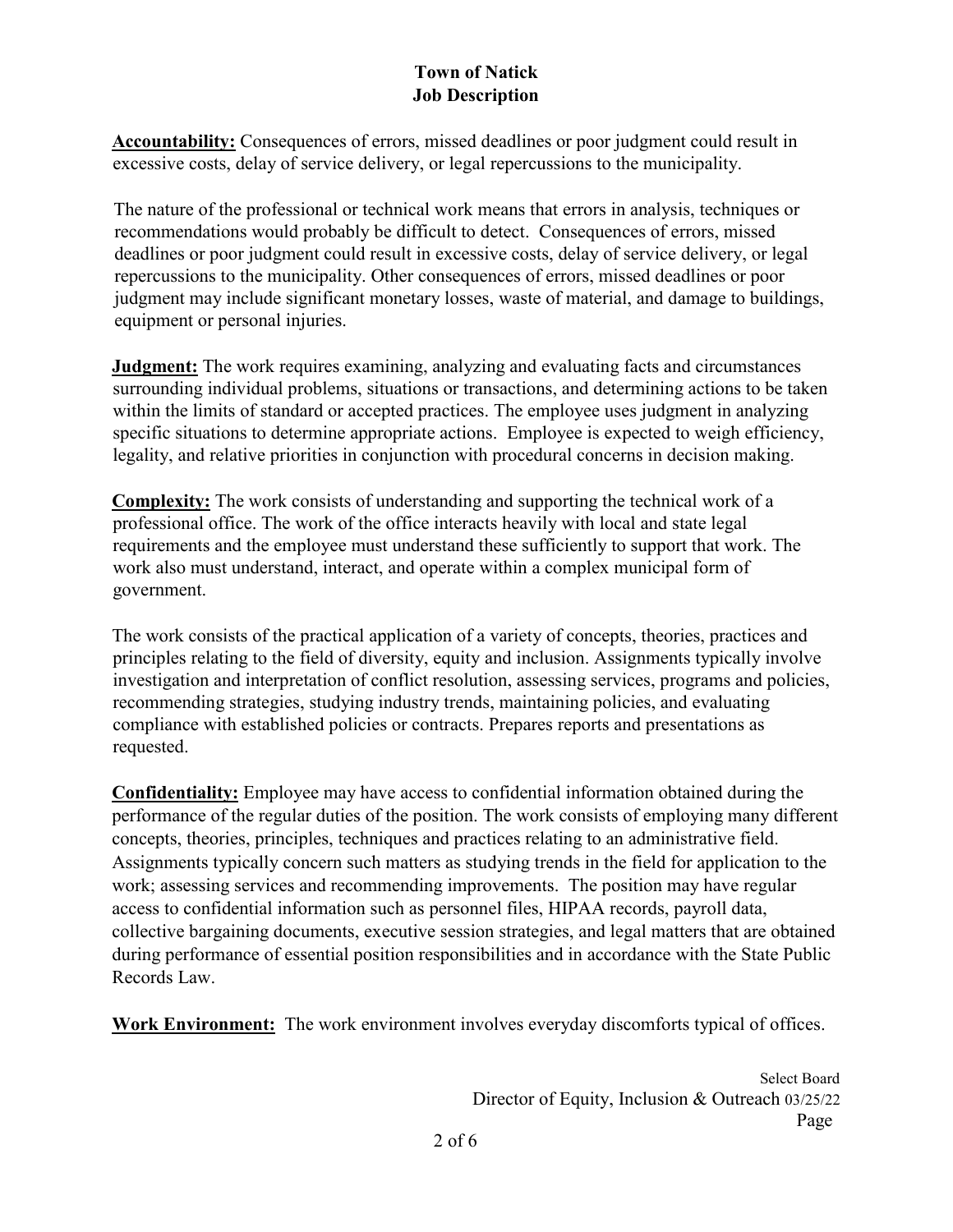Noise and physical surroundings may be distracting, but conditions are generally not unpleasant. The employee is expected to work beyond normal business hours in order to attend evening meetings.

**Nature and Purpose of Contacts:** Relationships are primarily with co-workers, both within the Department and in other Town Departments, elected and appointed board/committee members, and the public involving frequent explanation, discussion or interpretation of rules, regulations, practices, procedures, or guidelines in order to render service, plan or coordinate work efforts, or resolve operating problems. Other regular contacts are with employees of outside organizations, state agencies, and disproportionately impacted populations of the community. More than ordinary courtesy, tact and diplomacy may be required to resolve complaints or deal with hostile, uncooperative or uninformed persons.

**Occupational Risks:** Duties generally do not present occupational risks to the employee. Examples of injury include bruises from falls, cuts or burns, or muscular strains.

#### **Essential Functions:**

The essential functions or duties listed below are intended only as illustrations of the various type of work that may be performed. The omission of specific statements of duties does not exclude them from the position if the work is similar, related, or a logical assignment to the position.

- Provide leadership and partner with the Select Board, local community organizations and diversity leaders and experts to improve the Town's inclusive climate and design equitable structures throughout the Town's programs and processes, with specific attention to supporting populations disproportionately impacted by the COVID-19 pandemic.
- Review policies and plans developed town wide to ensure advancement of the Town's diversity, racial and social equity goals.
- Develop trainings and other educational materials to provide an engine for positively impacting the organization through creating a common language around diversity, racial and social equity and inclusion, facilitating dialogue amongst Town employees, boards and committees.
- Assist HR Director and town departments in setting and achieving diversity, equity and inclusion goals, specifically in recruiting, hiring, promoting and retaining qualified employees from populations disproportionality impacted by the COVID-19 pandemic.
- Develop and monitor internal racial and social equity metrics and goals across Town departments in collaboration with the Human Resources Director.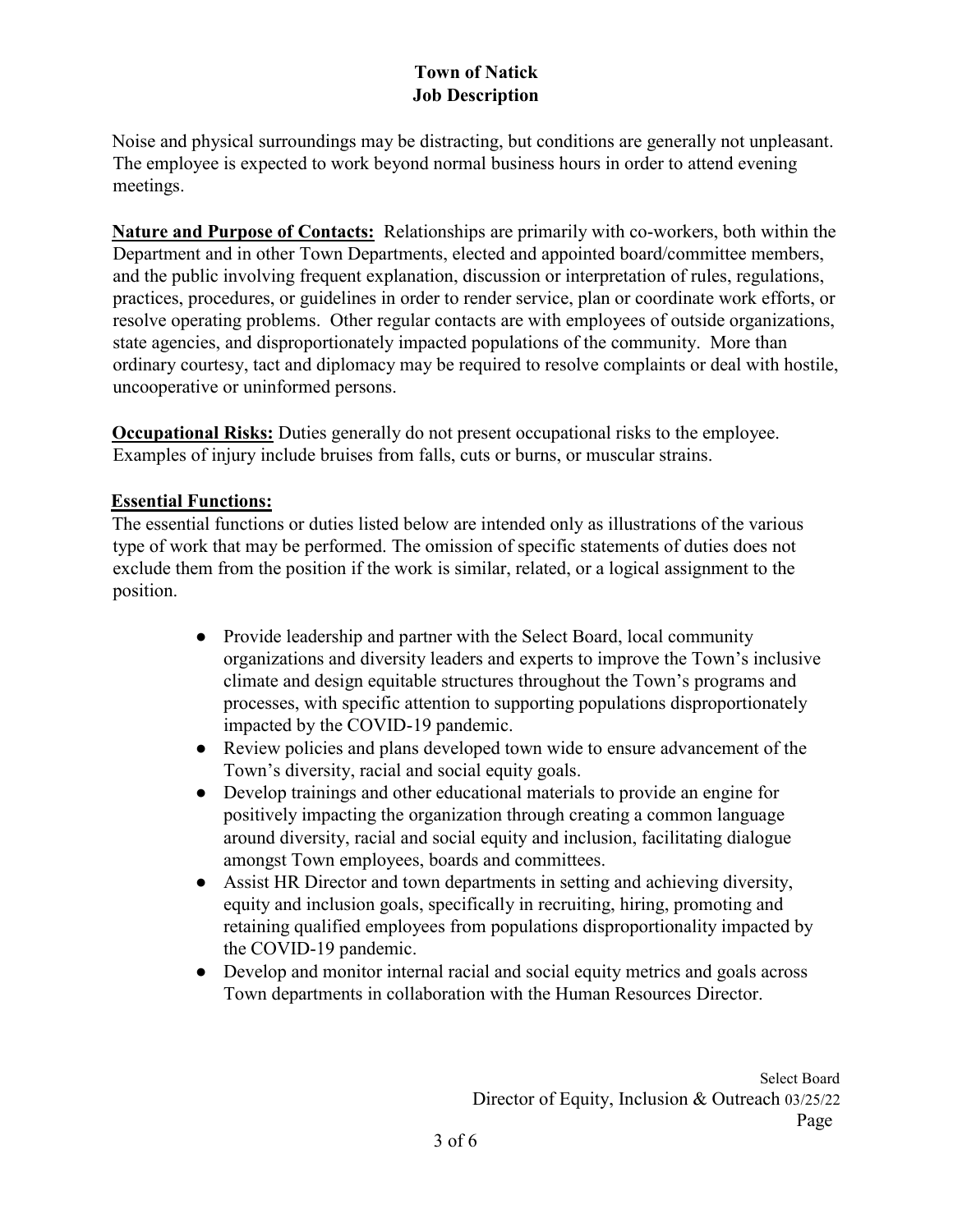- Monitor and make recommendations relative to Federal, State and Local equal employment opportunity and non-discrimination policies, mandates and directives to ensure that the Town is in full compliance.
- Identify best practices and emerging workforce trends in diversity and inclusion; identify external trends and benchmarks that inform and complement internal workforce goals and employee engagement.
- Working with Human Resources and other town departments as appropriate, complete, update, and maintain Equal Employment Opportunity Commission workforce, Massachusetts Commission on Discrimination (MCAD) and US Department of Labor, the Town's Affirmative Action plan, MBE/WBE programs, ADA Transition Plan, and others as assigned.
- Develop ways to engage communities in meaningful dialogue about diversity, equity, and inclusion, what it means for Natick to be a welcoming community, including meeting regularly with various community groups.
- Work with the town communications officer and others to promote participation of a diverse representation of town residents in civic engagement, town services, etc.
- Design, implement, assess and prepare diversity initiatives and policies and provide recommendations for the Town Administrator and Select Board consideration.

## **Recommended Minimum Qualifications:**

**Education and Experience:** The Director of Equity, Inclusion & Outreach must fulfill the following qualifications or any equivalent combination of education, training and experience that provides the required knowledge, skills and abilities to perform the essential functions of the job.

- 5 years' experience in public or business administration, human resources, legal, social work, public policy, organizational development, psychology, education, or related field.
- Professional experience developing programs to increase cultural competence and implementing DEI initiatives, engaging with diverse populations, creating strategic plans with measurable action and change management is highly preferred.
- Bachelor's degree in business, employment law, human resources management, social work, organizational behavior or related field is desirable.

**Special Requirements:** Valid Class D Motor Vehicle Driver's License recommended.

Select Board Director of Equity, Inclusion & Outreach 03/25/22 Page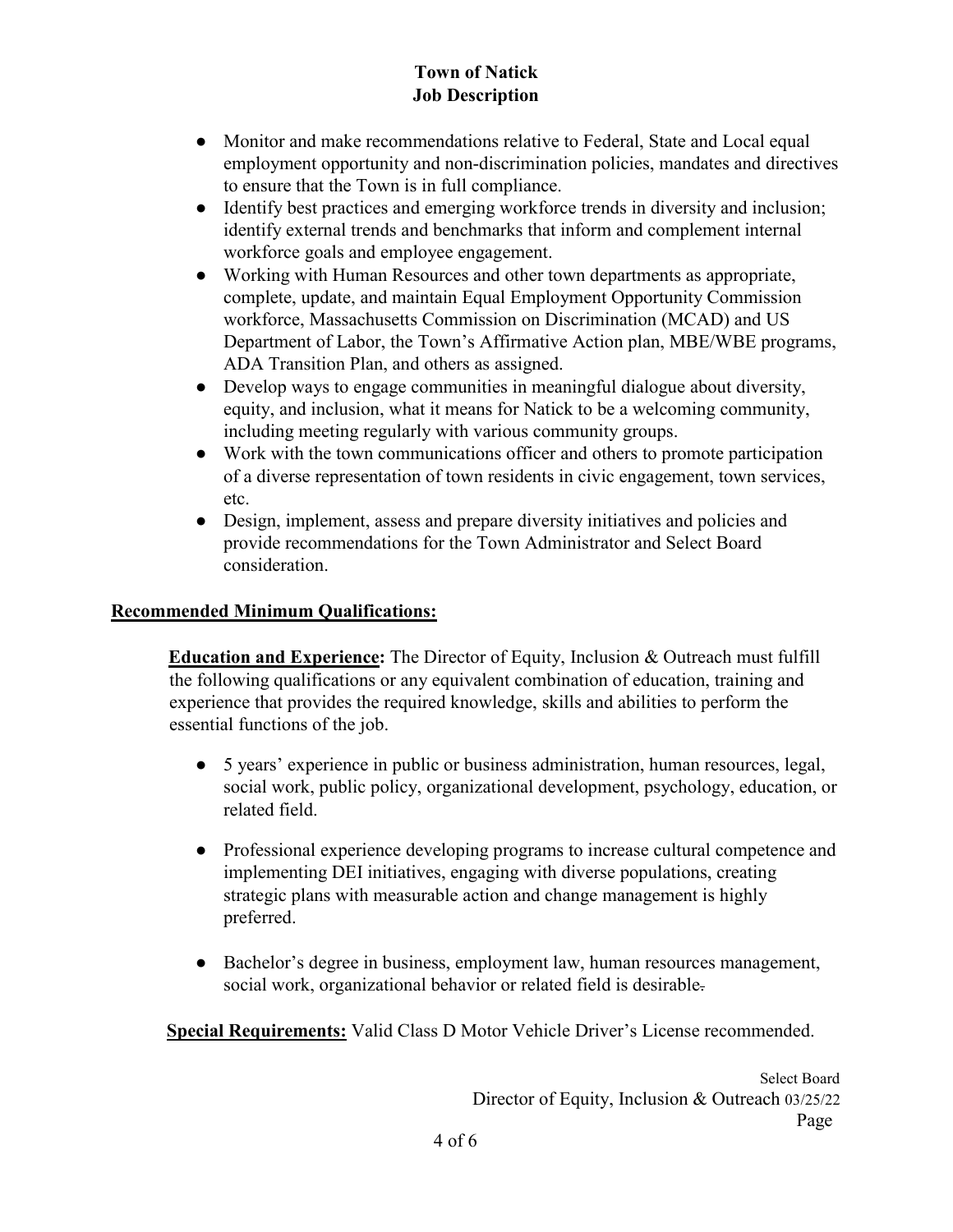#### **Knowledge, Abilities and Skill**

Knowledge:

- Working knowledge of personal computer systems including Microsoft Office and Google software.
- Working knowledge of municipal government; ability to independently structure, collect, analyze, and present economic and qualitative information in management reports; ability to understand and interpret laws; to work within a large organization to accomplish given ends through negotiation; skill in dealing with the general public with sensitivity.
- Knowledge of commonly used organizational diversity and education resources, concepts, practices, and procedures. Working knowledge of design and development of such programs.
- Knowledge of laws related to equal opportunity, disability issues, human and civil rights. Knowledge of community, action groups, politics (local), neighborhood and business concerns.
- Ability to work cooperatively in a diverse community and to maintain effective relationships with parties who may have conflicting opinions.
- Exceptional communication skills, de-escalation, mediation and supervisory skills.

Abilities:

- Ability to meet and deal effectively with colleagues, public officials and the public.
- Ability to take the initiative required to handle problems effectively.
- Strong customer service skills.
- Ability to communicate clearly.
- Ability to utilize technology for communication and organization.
- Ability to maintain confidential information.
- Ability to maintain, manage, and organize project records.
- Ability to deal with sensitive inquiries and complaints.

Skill:

- Excellent oral communication skills.
- Analyze data and effectively communicate analysis. Systems thinking.

#### **Physical and Mental Requirements**

The physical demands described here are representative of those that must be met by an employee to successfully perform the essential functions of this job. Reasonable accommodations may be made to enable individuals with disabilities to perform the position's essential functions.

> Select Board Director of Equity, Inclusion & Outreach 03/25/22 Page